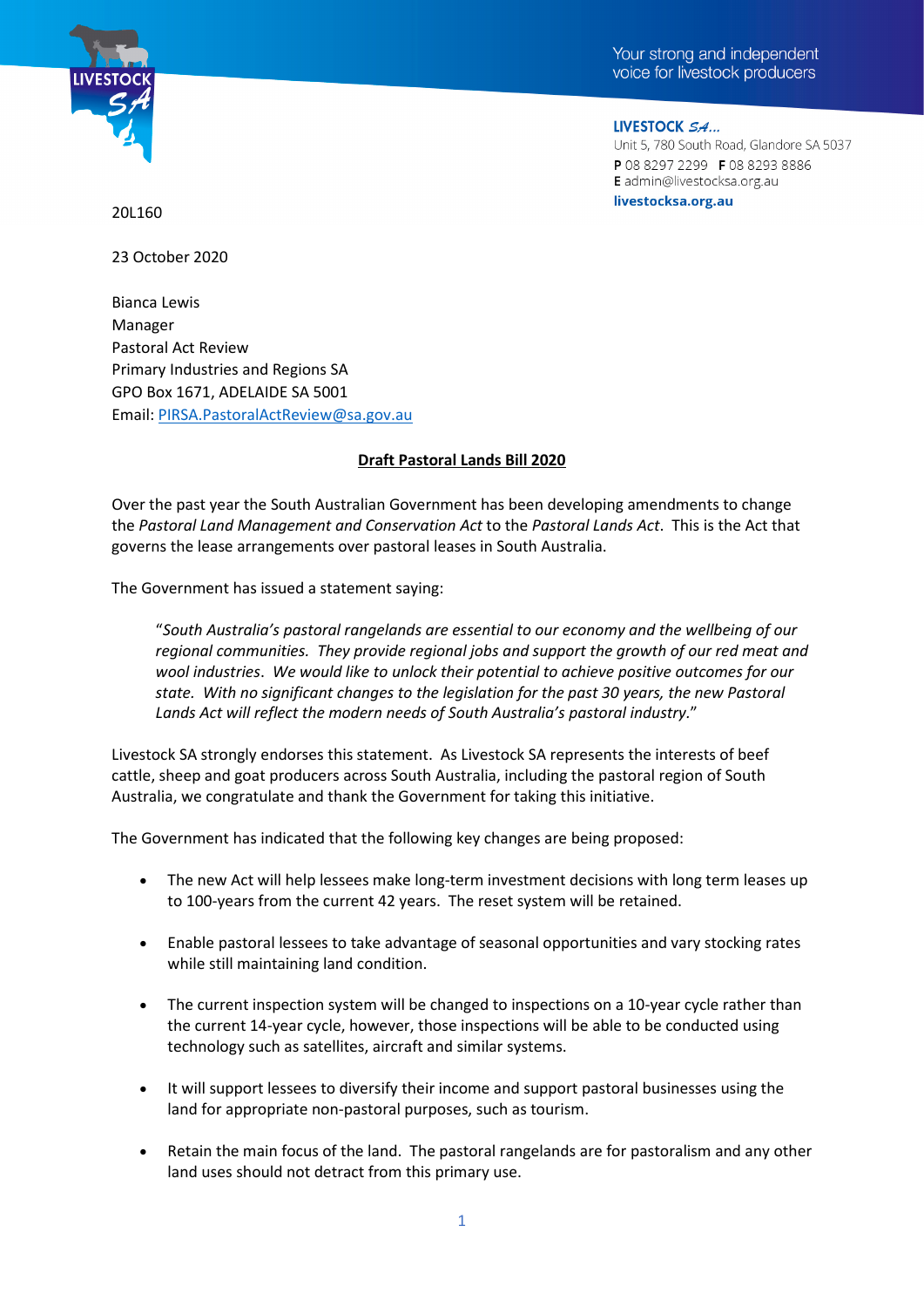- Continue to provide for a Pastoral Board, which will be extended to five-year terms from the current three-year terms. This will ensure good land management practices are in place to grow the pastoral industry. A new nomination committee will ensure appropriately skilled and experienced members are identified for the Minister to appoint, with the majority of Board members drawn from current lessees. Livestock SA will have a seat at the selection table.
- Public access routes will remain.
- Better addressing inappropriate behaviour from those visiting or travelling through pastoral lands by establishing an offence for misuse including trespass, littering, hunting or shooting without legal authority.
- The rights of native title holders will continue to be upheld, including acknowledging Indigenous Land Use Agreements.
- The Pastoral Lands Fund will have greater flexibility in how it can be used to support the new Act's administration and objectives.
- Lessees retain the right to seek a review of decisions under the Act. The Board will be required to publish a record of its meetings, with at least two public meetings a year held within the pastoral rangelands.
- For those who fail to meet their lease obligations, the new Act will have stronger powers to intervene and change behaviours, with significant penalties for breaching the conditions of a lease or using the land inappropriately.

## **As the draft Bill is a vast improvement on the existing Act, Livestock SA generally supports the proposed changes.**

Conservation and sustainability remain an element of management to ensure long-term sustainable use of these unique landscapes. The new Act is aimed at ensuring that lessees can maximise their business opportunities while ensuring they look after the land appropriately.

The proposed Act, while protecting the land, clearly places the focus on the development and improvement of the land for commercial purposes. Livestock SA members generally have a proud history of careful and considered development of their leases and that certainly will not change. But the new Act makes it clear that the land is to be used to assist in the advancement of the public wealth for South Australia.

It is clear from the draft bill that the intention of the Government is to place greater responsibility and freedom into the hands of their tenants.

From the consultations on the Bill, and from direct communications with pastoral members of Livestock SA, it is clear that there are still concerns with parts of the new Bill.

**Livestock SA's position is to support the intention of the Bill and to work with Government to address areas of concern and possible improvements to further develop the draft Bill prior to its introduction to the parliament.**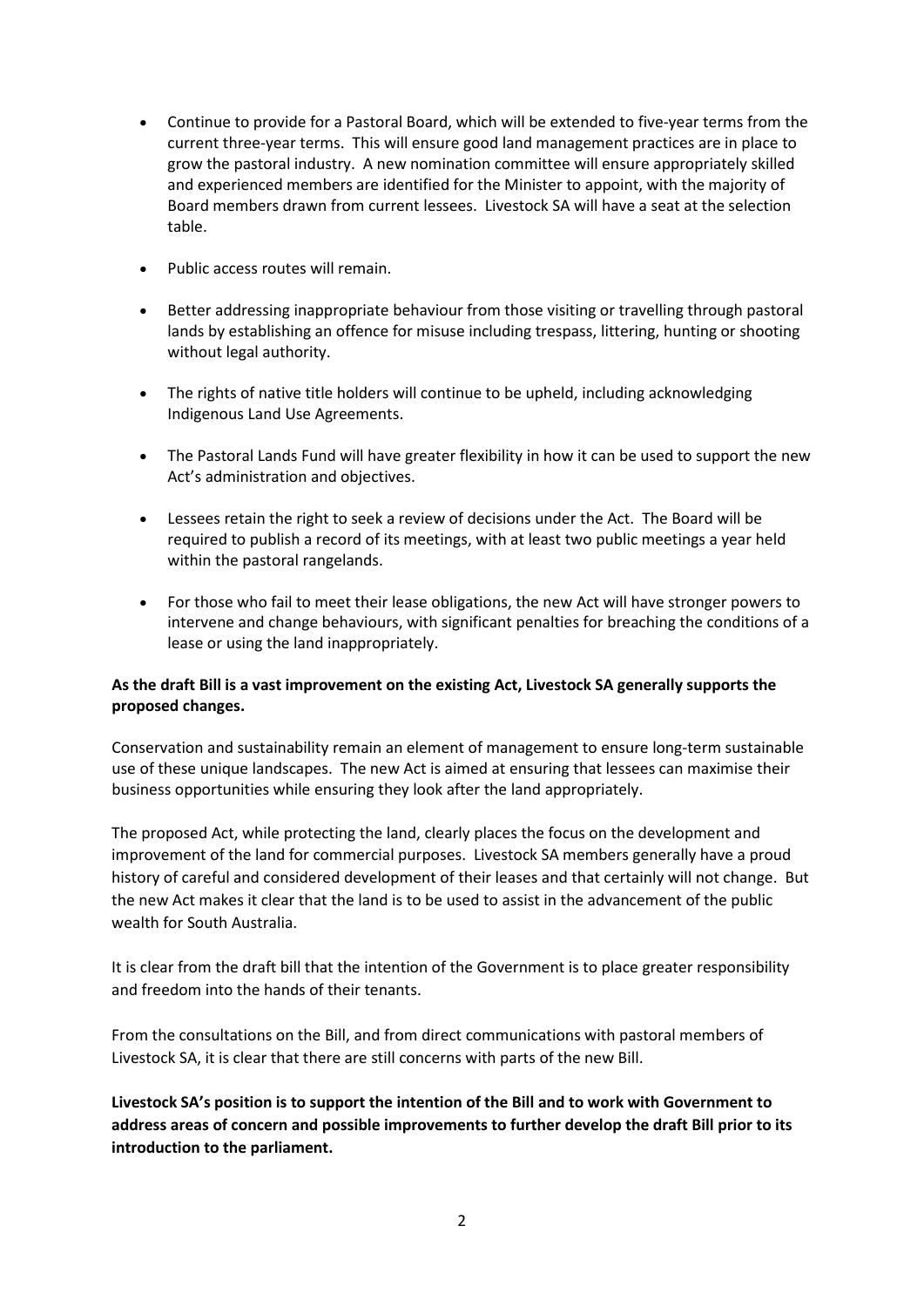## **Areas for improvement**

From listening to our members, Livestock SA has identified several key concerns.

**Funding** 

There is considerable concern about the funding for the requirements in the draft Bill, and the need for adequate funding to resource the Pastoral Unit to ensure its capability to effectively manage the changes that will take place if the draft Bill is accepted, and particularly for compliance. There was a clear message that there were upgraded fines, but these will amount to nothing if there are not the resources to do the investigations that lead to successful prosecutions. While rents paid by pastoralists go towards funding, as the pastoral region covers more than 40% of the State, other sources of funding are also required. If the State and the general public for example want there to be public access routes across pastoral leases and the rights of native title holders to continue to be upheld, then there needs to be funding provided from general revenue not just for public benefits but for those who will directly benefit. It is also not clear if all conservation lessees currently pay rents to assist. Pastoralists cannot be expected to be entirely responsible for funding all activities in the pastoral region. There at least needs to be matched funding, perhaps with the State providing two thirds – this level would need to be determined.

**Assessments** 

While the proposal to have assessments in real-time is welcomed, there is real concern that this is premature. While it sounds good in theory pastoralists, as practical, hands-on people, need to see the proposed new assessment processes working in practice, so that they can see how the assessment may impact their lease. Until then, there is considerable scepticism on whether this will work, and whether it will be necessary to continue the current procedures with the associated delays in assessments.

• Maximum stocking rates

There remains considerable concern about losing maximum stocking rates. Maximum stocking rates have traditionally been used by financial institutions to assess the capacity of a leaseholder to repay loans, as well as provide an assessment of the value of a lease by buyers. Maximum stocking rates have also been used to set water allocations as well as being used in making valuations by the Valuer-General to determine pastoral rents. It is suggested that maximum stocking rates should be included at this stage in the new regulations rather than in the new Act. As confidence grows with the proposed assessment process, these rates become less relevant. To ensure sustainable management, stock numbers need to be adjusted to seasonal conditions. In most years, a pastoral lease is unable to sustain the maximum stocking rate.

• Management of feral and over-abundant native animals

An ongoing issue that needs to be recognised is the ongoing need for the management of feral and over-abundant native animals. This particularly relates to the expansion of kangaroo numbers particularly in good seasons, facilitated by the number of watering points available and the effect this has on a property's total grazing pressure. Over-grazing due to kangaroo numbers is an ongoing issue and more consideration is required for control of these numbers. In relation to wild dogs, fortunately with the rebuild of the dog fence, it is hoped that this will assist producers south of the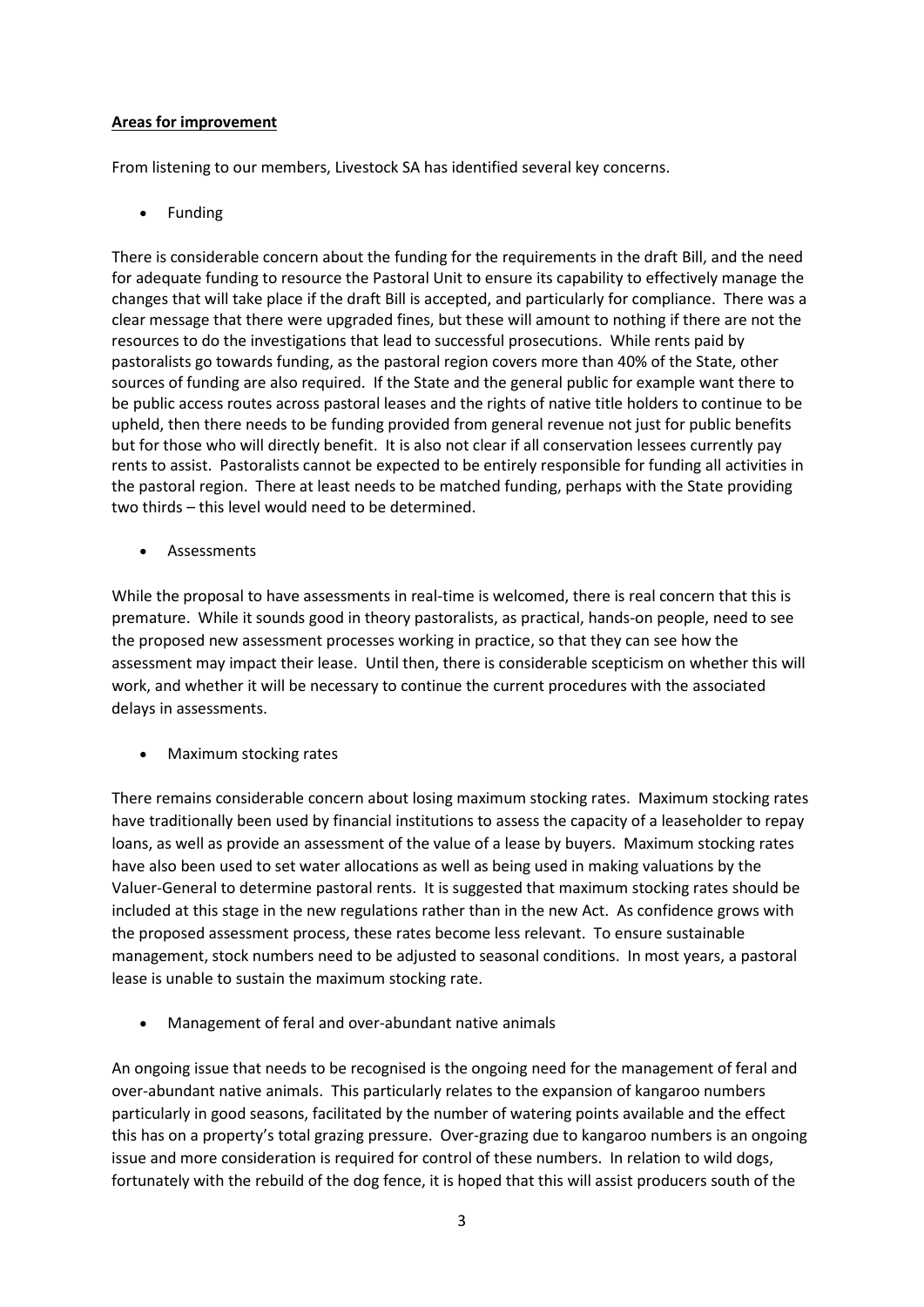fence. However wild dogs will continue to inflict considerable damage north of the fence without adequate control measures in place.

• Livestock biosecurity

There needs to be emphasis in the new Act on the importance of livestock biosecurity and for this to be recognised. Of particular concern for all livestock producers is the necessity for the livestock sector to maintain good livestock biosecurity practices which minimise the risk of a disease or pest incursion. It is common practice throughout South Australia to restrict access by outsiders to reduce the risk of disease, weed or pest incursions and maintain a register of any outsiders who may enter livestock properties to enhance traceability. This must include pastoral leases. There is also significant concern surrounding the ability for outsiders including mining companies to access property owned water infrastructure and natural water courses due to the risk of contamination and introduction of pests and disease. Limiting vehicle access and restricting use of water resources on the property is essential not only for a producer's individual biosecurity compliance and risk management but increasingly for the whole livestock industry to be able to maintain and expand market access both domestically and internationally. With many pastoral lessees being organically certified for beef production, good biosecurity becomes even more essential to ensure this accreditation is not corrupted.

• Inclusion of goats

It is disappointing that goats are not to be immediately included as one of the prescribed species of livestock, particularly given that the Bill has an economic development focus. This is an immediate missed opportunity, given that there will be obvious safeguards in the Bill in relation to the duty of pastoral lessees to manage the land to ensure its productive and environmental capacity are sustainable, and to prevent any negative impacts of their management practices on neighbours (Section 7). There is also the requirement for both adequate fencing and other infrastructure, as well as maintaining these. It is conceded that goats need to be excluded from some regions such as the Flinders Ranges. South Australia is now the only Australian State that does not allow goats to be farmed on pastoral leases. Given the current high goat prices, despite the drought there is still money to be made from goats. Our pastoralists should not be denied this income stream.

Other areas where there is still room for improvement include:

- Where a pastoralist refuses access to a person that person may appeal to the Minister to override the pastoralist's refusal without reference to the pastoralist in making that decision. Livestock SA maintains that the Minister must at least listen to the pastoralist before making a decision.
- Where a pastoralist refuses access to travelling livestock, the person applying may appeal to the Minister to override the pastoralist's refusal without reference to the pastoralist in making that decision. As with the above, Livestock SA maintains that the Minister must at least listen to the pastoralist before making a decision.
- It should be open to a pastoralist to commence a proceeding under the Act in the case of trespass. Currently it is restricted to the Minister, the Director of Public Prosecutions or person authorised by the Minister.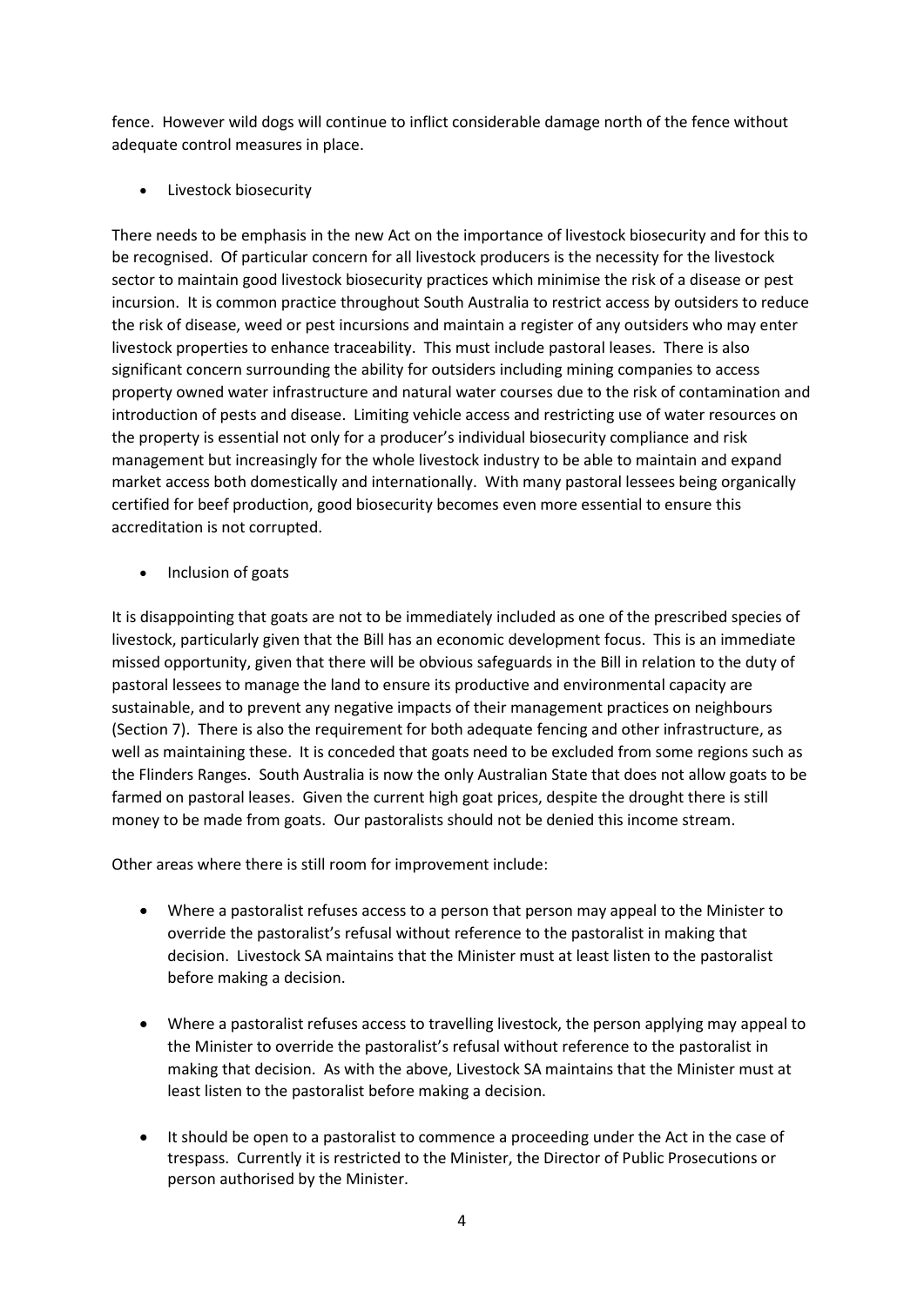- There needs to be a limitation on the size of any reference areas declared, and the lessee needs to be involved in the decision for these to be declared.
- Where the Minister proposes new guidelines in accordance with the Act it should also be legislated that the Minister must keep a copy of superseded guidelines in the instance of a dispute.
- While the proposed changes to the Pastoral Board are generally accepted, consideration needs to be given to only half the Board being up for replacement/re-appointment to ensure some continuity in the make-up of the Board.
- The notice of cattle muster in the current Act should be continued in the new Act. This should include notifications of how the mustering will be done, such as the use of aircraft or drones.
- A declaration of liability for stray or feral animals entering a pastoralists property, including from public reserves, private property or other parts of the pastoral estate.
- Better addressing inappropriate behaviour from those visiting or travelling through pastoral lands. Fossicking needs to be included. Gyrocopter and drone usage (protocol) is also of increasing concern especially for mustering and monitoring activity. Recreational drone users likewise pose a risk to low level mustering.
- There is still nothing in the draft Bill regarding fencing. Pastoralists have to maintain and upgrade 100% of boundary fences where they have common boundaries with National Parks. The split should be 50/50.
- Use of the proposed pastoral register needs to be clarified particularly in relation to which information is public and which will remain restricted. Any public details provided must not be allowed to be mis-used by such groups as Aussie Farms and the misleading map they produced last year.
- Pastoral lands should be exempt from the application of clearance by grazing regulations in the Native Vegetation Act. The regulations of the Native Vegetation Act potentially limit the use of pastoral land for pastoralism where land has been effectively un-grazed for 10 years. Currently approval from the Native Vegetation Council is required to approve the ongoing use of land for pastoral purposes.
- In relation to the right to travel across and camp on pastoral land, while the stated distances in the Bill are an improvement, these should be further extended to 5 km of any house, shed or outbuilding; 1 km from any livestock watering point; and 2 km from any infrastructure (Clause 53 (4)). Pastoralists are concerned not only for their own safety and that of their employees, but also the safety of the those camping, or travelling over the lease, and any associated compensation in case of accidents. Camping must be prohibited around watering points.